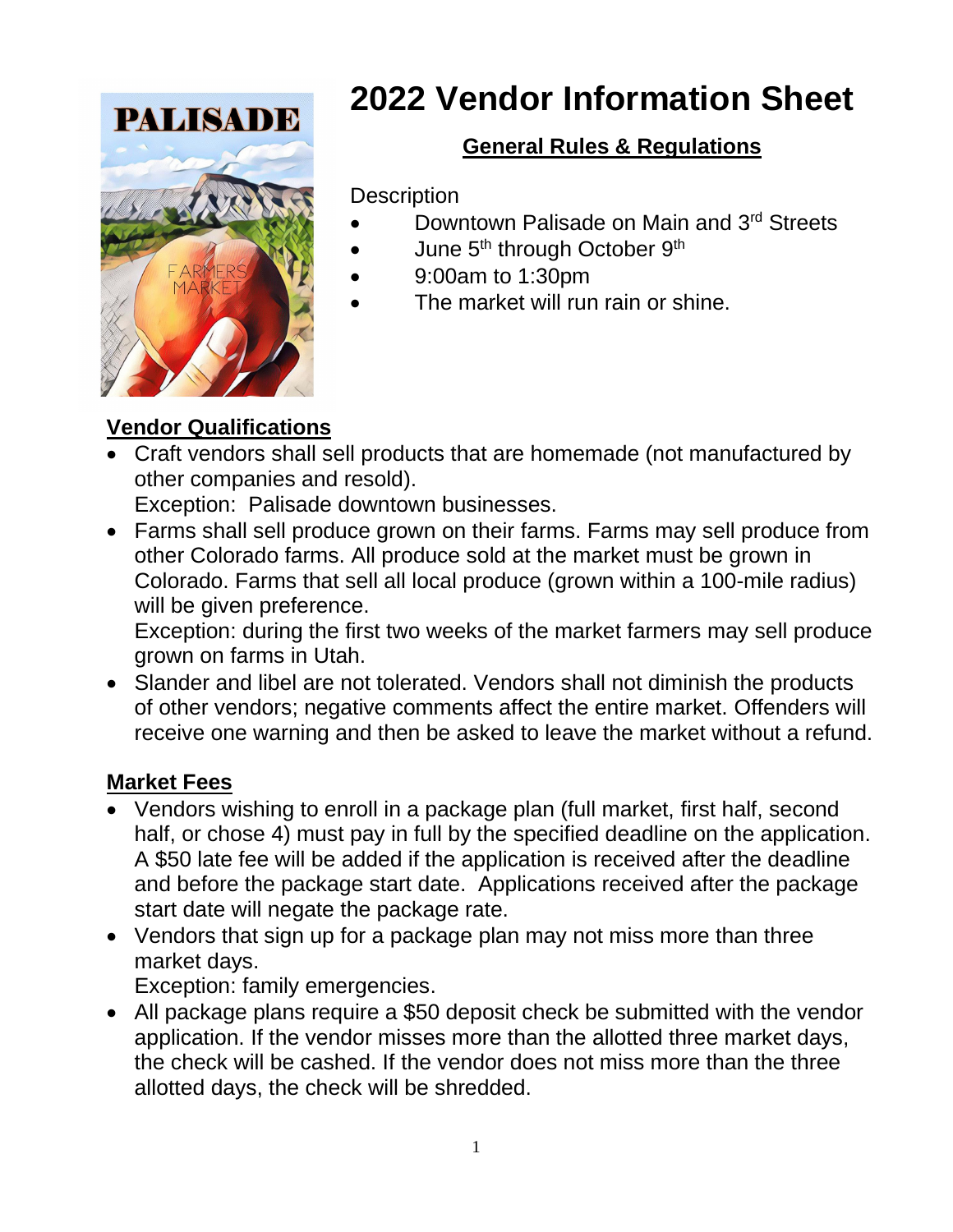- Vendors are responsible for collecting sales tax and reporting taxes to the federal government. The Town of Palisade does not collect vendors' sales tax. If applicable, vendors must provide a current sales tax license with their application.
- All drop-in vendors must pay for their spot in the market by 1 p.m. on the Thursday prior to the market they wish to participate in. Failure to make these payments will result in disqualification from that market date.

#### **Booth Spacing**

- Vendors may not spread out; they must fit in the designated space assigned to them. If additional space is needed it must be purchased.
- In the event of cancellation, vendors must notify Town Hall by 4:30 p.m. on the Thursday prior to the market Sunday that will be missed. Vendors will not receive refunds for cancellations. Failure to notify of cancellation will result in a fine of \$35. Emergencies will be considered by the Market Coordinator on a case-by-case basis.
- All vendors are responsible for keeping their area clean and leaving it clean when closing for the day. Failure to keep your area clean may result in vendor termination, without refund.
- The Town of Palisade is not responsible for theft or damage to personal property belonging to vendors.
- Vendors may not deface town property or property belonging to downtown businesses. This will result in termination.
- The Town of Palisade reserves the right to regulate the type of merchandise sold at each vendor booth.
- Booth spaces may NOT be sublet during time of absence. This will result in termination.
- Booth Space Sharing
	- o Must be approved by the Market Coordinator
	- o Is limited to two groups
	- o May only be shared by individuals/groups with similar or complementing products
	- o Must pay for a Town of Palisade business license for each group and must provide a State of Colorado sales tax license for each group (when required).
- Smoking is prohibited in booth spaces. Please respect your customers and neighboring vendors and step outside the Market for a smoke break.
- Signs may be placed only in front of the vendor's booth and may not block walking traffic in the street.
- Alcohol many not be sold by anyone other than local wineries and breweries, and they must first go through proper permitting to do so.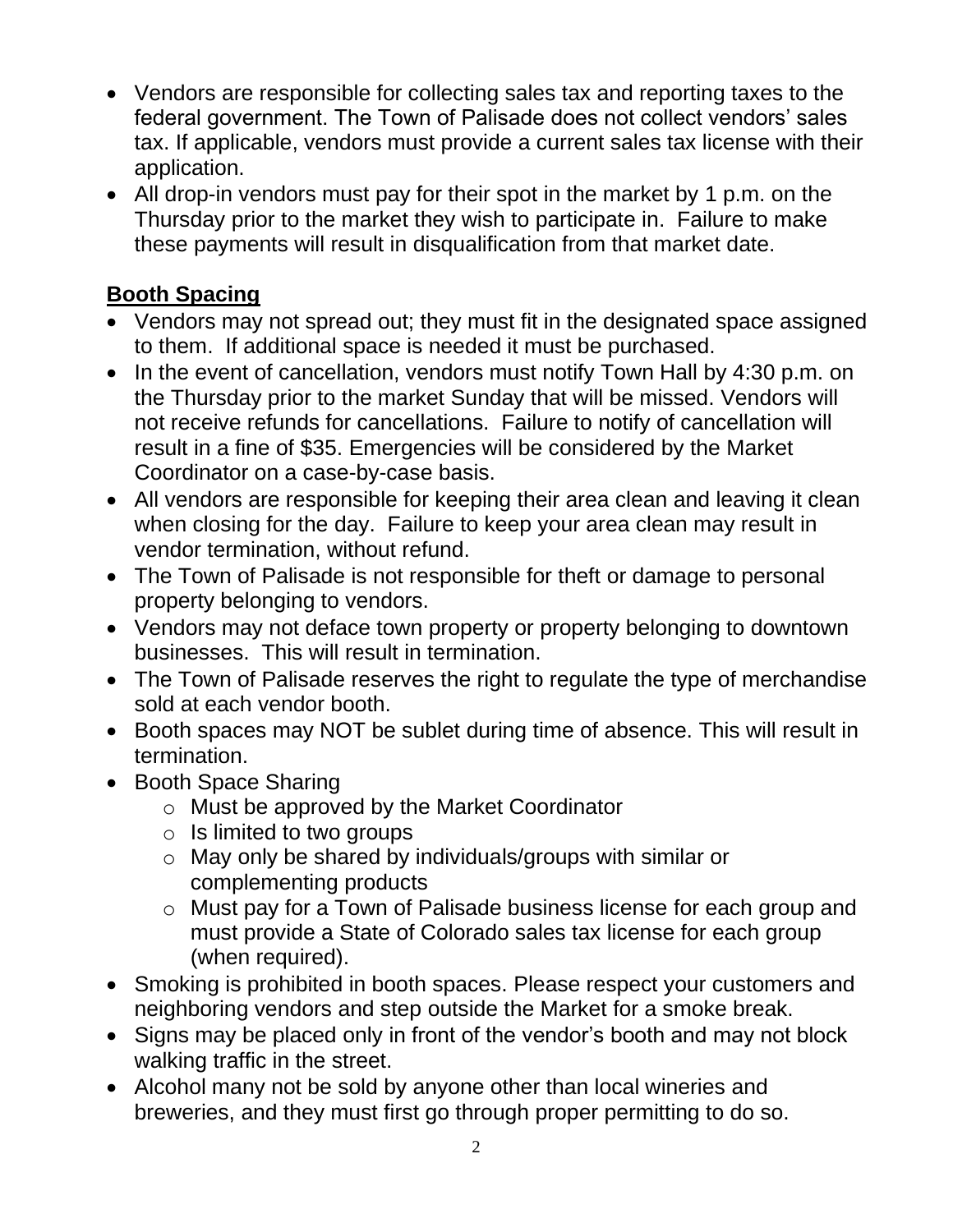• Amplified music will be played in the Plaza; vendors wishing to have lower volumes of noise should request to have a booth space on  $3^{rd}$  street or South Main Street.

#### **Setup/Take Down**

- The Palisade Sunday Farmers Market will run from 9:00 a.m. to 1:30 p.m. from Sunday, June 5<sup>th</sup>, to Sunday, October 9<sup>th</sup>, 2021.
- Public Works will begin barricading the streets at 7:30 a.m.
- Vendor setup will begin **no earlier than 7:30 a.m.** each Sunday.
- Vendors may park close to their booth while unloading merchandise. All support vehicles must be unloaded and off the streets by 8:30 a.m. No vehicles will be allowed in the market area between 8:30 a.m. and 1:35 p.m.
- Vendors arriving after 8:30 a.m. will have to walk all merchandise and booth display materials to their spot.
- All vendors must be set up and ready for business by 8:45 a.m.
- During setup, vendors should unload their tent and merchandise, park their vehicles, and then set up their tents to keep the streets as free as possible for other vendors to pull in.
- During take down, vendors should pack up their merchandise, take down their tent, and then pull in and load merchandise and supplies.
- If a vendor has not checked in by 8:30 a.m., the Town of Palisade reserves the right to put another vendor in the space for the day, with the purpose of enhancing the flow and appearance of the market.
- All vendors must face their booth toward the street.
- Vendors must provide their own 10' X 10' pop-up tents.
- Vendors using electricity are responsible for securing all extension cords, so they do not become a tripping hazard.
- The market ends at 1:30 p.m., and vendors may begin taking down their booth **no earlier than 1:35 p.m.** If vendors sell out of their products, they must leave their booth up until the close of the market.
- Barricades will be removed by 2:30 p.m., and all roads will open to traffic. All vendors shall have their booth completely torn down by this time.

## **Parking**

• Parking is available on the surrounding streets and the vacant lot north of the train tracks, located on Main Street. Please do not use the spaces reserved for Family Food Town, 13° Brix Bistro, and other downtown businesses.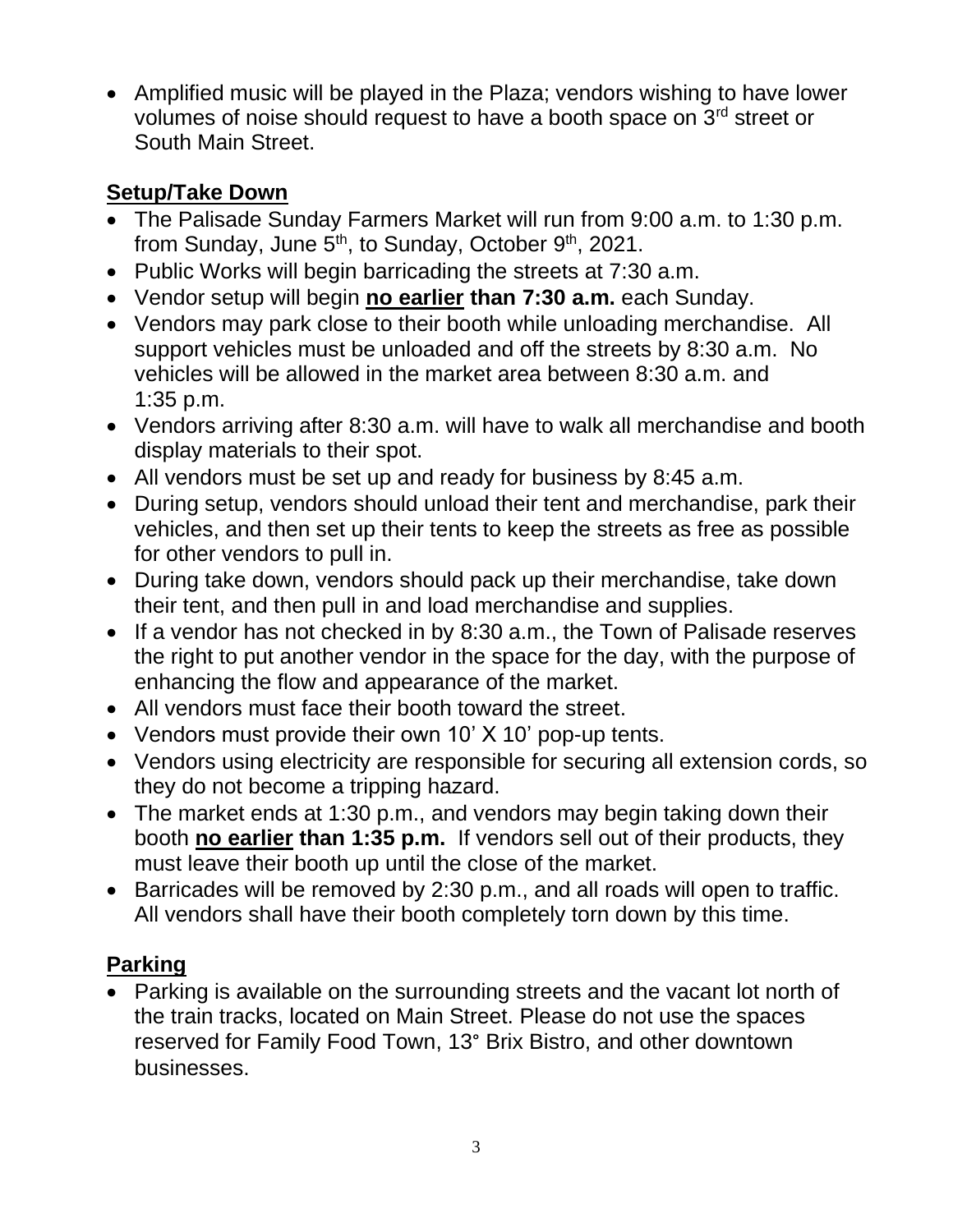- Please reserve the prime market parking spaces for visitors so that we can provide quality customer service to all persons visiting the Palisade Sunday Farmers Market.
- Report any parked cars within the market to the Market Coordinator or the Palisade Police Department.
- Please be flexible if you are asked to move your booth down a few feet. In the event that someone has parked overnight, and the owner is not found, the Town may have to shift booth spaces around.

## **Answers to Common Questions**

- ATMs are located inside Family Food Town, in the 13° Brix Bistro parking lot, and outside Palisade National Bank (600 West 8<sup>th</sup> Street).
- A permanent town restroom is available on the east side of Main Street just south of 2<sup>nd</sup> Street.
- Trash receptacles will be placed in the Plaza and throughout the Market.
- Minor first aid can be treated at the town information tent. In the event of an emergency call 911.
- Maps of the downtown area and local area attractions can be found at the town information tent.
- For questions or concerns that may arise during the day of the Market, you may contact the Market Coordinator @ (808)721-1724. Please use this phone number only during market days or for emergencies.
- Complaints should be directed to the Market Coordinator (market@townofpalisade.org). All complaints will be taken to a committee for consideration and resolution.

## **Food Vendors**

- All vendors serving food must be on the MCPH approved vendor list before they will be accepted to participate in the Sunday Market.
- Vendors must meet all requirements of the State of Colorado Public Health Department.
- Vendors must bring their own water supplies and are responsible for water disposal.
- The Town of Palisade reserves the right to limit menu items. All menu items MUST be approved by the county and the Market Coordinator before being sold at the market.

## **Booth Space Assignment**

- Produce growers are allowed a 10' X 20' space while spaces are available.
- All other vendors are allowed a 10' X 10' space. Exception: food trucks.